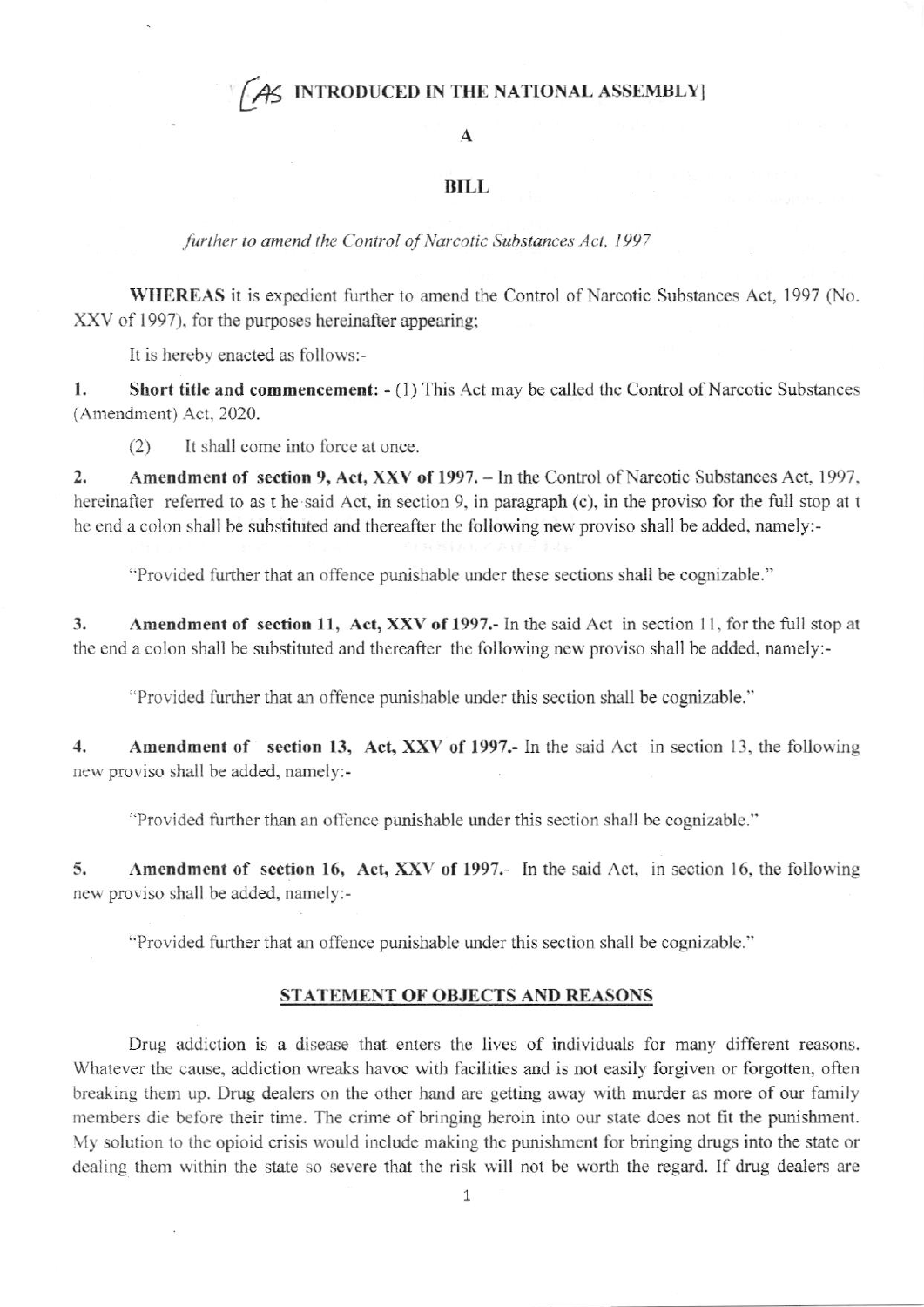carrying around deadly poisons that kill people, why should not that lead to life sentences or massive fines and why their offence should not be regarded as cognizable?

Every effort should be made to discourage drug trafficking and drug dealing. Let's make the punishment fit the murderous crime. In addition to that, punishments can only be enforced if the culprits do not get a chance of escape. In our context, culprits get an easy escape from the police or the ANF personnel, since their offence is not considered cognizable. Police or other law enforcement agencies also face many hurdles in arresting such criminals which are playing havoc with the lives of innocent people.

As drug addiction leads to loss of life, therefore the crimes under the CNSA 1997 should be made more strict and cognizable.

The Bill has been designed to achieve the above purpose.

v.

**UZMA RIAZ** 

Sd/

Member, National Assembly

 $\frac{7}{4}$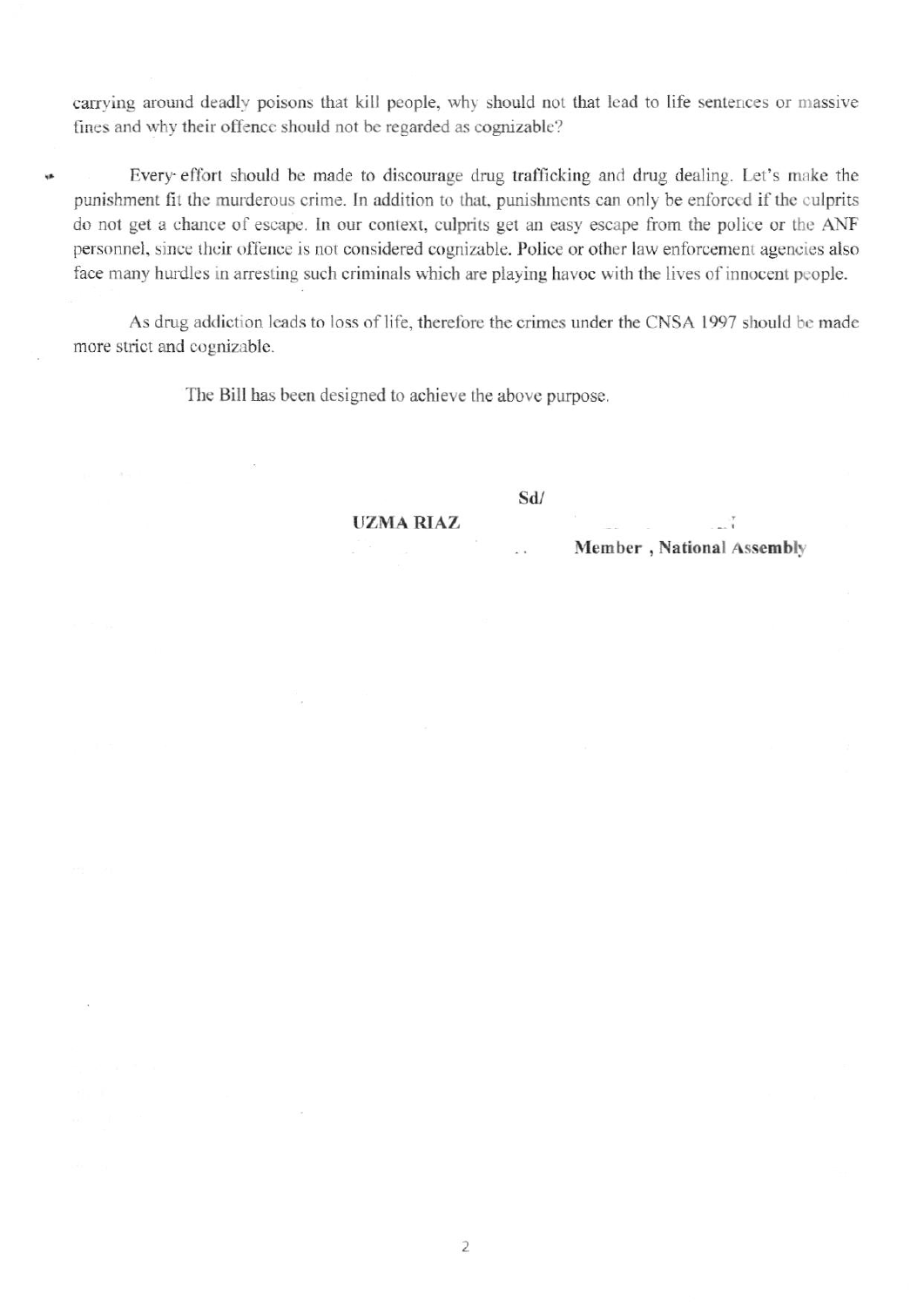[قوى اسمبلى ميں پيش كر ح<sup>8</sup> صبورت صبي<sup>م</sup>] انسداد نشه آور مواد ايكث، ۱۹۹۷ء ميں مزيد تر ميم كرنے كا

چونکہ ہے قرین مصلحت ہے کہ بعد ازیں ظاہر ہونے والی اغراض کے لئے انسداد نشہ آور مواد ایکٹ، ۱۹۹۷ء (ایکٹ نمبر ۲۵بابت ۱۹۹۷ء)میں مزید ترمیم کی جائے؛

بذريعه بذاحسب ذيل قانون وضع كباحاتاين:

مخقر عنوان اور آغاز نفاذ. به (۱) ایکٹ ہذاانسداد نشہ آور مواد (ترمیمی) ایکٹ، ۲۰۲۰ء کے نام سے موسوم  $\overline{\phantom{0}}$  $8n$ 

(۲) به في الفور نافذ العمل ہو گا۔

ایکٹ نمبر ۲۵ پاہت ۱۹۹۷ء، دفعہ ۹ میں ترمیم ۔ په انسداد نشہ آور مواد ایکٹ، ۱۹۹۷ءمیں ، جس کا بعد ازیں مذکورہ  $\mathsf{r}$ ایکٹ کے طور پر حوالہ دیا گیاہے، دفعہ ۹ میں، پیرا (ج) میں،جملہ شرطیہ میں آخر میں واقع علامت وقف کوشر حہ سے تبدیل کر دیا جائے اور اس کے بعد حسب ذیل نیاجملہ شرطیہ کااندراج کر دیاجائے گا، یعنی:۔

"مزید شرط بیہ ہے کہ ان دفعات کے تحت کوئی قابل سزاجرم قابل دست اند ازی پولیس ہو گا۔"

ایکٹ نمبر ۴۵ پاپت ۱۹۹۷ء، دفعہ ااکی ترمیم ۔ پہ پر کورہ ایکٹ میں، دفعہ اامیں، آخر میں آنے دالی علامت دقف کو شر حہ سے تبدیل کر دیاجائے گااور بعد ازیں حسب ذیل نیاجملہ شرطیہ شامل کر دیاجائے گا، یعنی:۔ "مزید شرط پہ ہے کہ اس دفعہ کے تحت مستوجب سزاجرم قابل دست اندازی پولیس ہو گا۔"

ایکٹ نمبر ۲۵ پابت ۱۹۹۷ء، دفعہ ۱۳ کی ترمیم ۔ په رکوره ایکٹ میں، دفعہ ۱۳ میں، حسب ذیل نیاجملہ شرطیہ شامل کر دیا جائے گا، <u>یعنی</u>:۔

" مزید شرط ہے ہے کہ اس دفعہ کے تحت مستوجب مزاجرم قابل دست اندازی یولیس ہو گا۔" ۔

۔ ایکٹ نمبر ۲۵ پابت ۱۹۹۷ء، دفعہ ۱۲ میں نتے جملہ شرطیہ کی شمولیت ۔ پر گورہ ایکٹ میں، دفعہ ۱۲میں، حسب ذیل نیاجملہ شرطبہ شامل کر دیاجائے گا،یعنی:۔

"مزید شر ط بیہ ہے کہ اس دفعہ کے تحت مستوجب سزاجرم قابل دست اندازی پولیس ہو گا۔"

بيإن اغراض دوجوه

نشہ ایک بیاری ہے جو بہت ساری مخلف وجوہات کی بناء پر افراد کی زندگی میں داخل ہو تا ہے۔ وجہ کچھ بھی ہو، نشے کی عادت تباہی دبربادی کاسبب بنتی ہے۔اسے آسانی سے چھوڑا نہیں جاسکتانہ ہی فراموش کیا جاسکتا ہے۔وہ اکثر تباہ ہو جاتے ہیں۔جبکہ دوسری جانت منشات فروش بغیر کسی سز اکے،ہمارے اہل خاند کی قبل از وقت اموات کا سبب بن رہے ہیں۔ہیر وئن کو ہماری ریاست میں لانے پر کسی سزا کا اطلاق نہیں ہوتا۔افیون سے مشابہت رکھنے والے مرکب بھیے مسئلے کے حل کے لئے میر کی تجویز ہے کہ ریاست میں منشیات لانے پار پاست میں اس کاکاروبار کرنے والوں کے لئے سز اکو بھی شامل کرناہو گا تاکہ اس کا خطرہ زیادہ نہ ہو۔اگر منشیات فروش کے پاس مہلک زہر ہے جولو گوں کو ہلاک کر دیتاہے تواسے عمر قید پانجاری جرمانہ کیوں نہ عائد کیا جائے اور اس جرم کو کیوں ند قابل